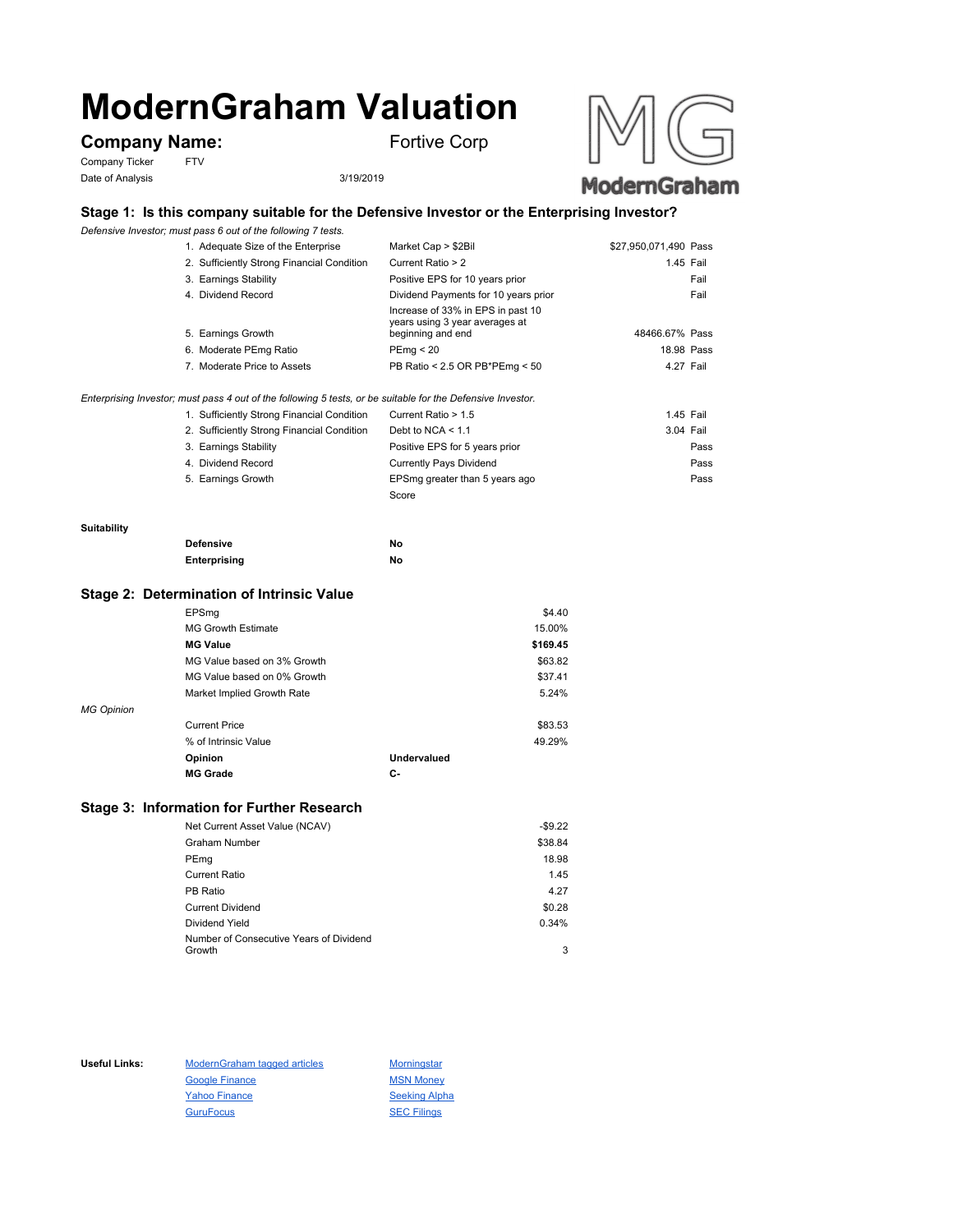| <b>EPS History</b> |        | <b>EPSmg History</b>                 |                  |
|--------------------|--------|--------------------------------------|------------------|
| Next Fiscal Year   |        |                                      |                  |
| Estimate           |        | \$3.40 Next Fiscal Year Estimate     | \$4.40           |
| Dec2018            | \$8.21 | Dec2018                              | \$4.50           |
| Dec2017            | \$2.96 | Dec2017                              | \$2.45           |
| Dec2016            | \$2.51 | Dec2016                              | \$1.96           |
| Dec2015            | \$2.28 | Dec2015                              | \$1.44           |
| Dec2014            | \$2.56 | Dec2014                              | \$0.85           |
| Dec2013            | \$0.00 | Dec2013                              | \$0.00           |
| Dec2012            | \$0.00 | Dec2012                              | \$0.00           |
| Dec2011            | \$0.00 | Dec2011                              | \$0.00           |
| Dec2010            | \$0.00 | Dec2010                              | \$0.00           |
| Dec2009            | \$0.00 | Dec2009                              | \$0.00           |
| Dec2008            | \$0.00 | Dec2008                              | \$0.00           |
| Dec2007            | \$0.00 | Dec2007                              | \$0.00           |
| Dec2006            | \$0.00 | Dec2006                              | \$0.00           |
| Dec2005            | \$0.00 | Dec2005                              | \$0.00           |
| Dec2004            | \$0.00 | Dec2004                              | \$0.00           |
| Dec2003            | \$0.00 | Dec2003                              | \$0.00           |
| Dec2002            |        | \$0.00 Balance Sheet Information     | 12/1/2018        |
| Dec2001            |        | \$0.00 Total Current Assets          | \$3,171,200,000  |
| Dec2000            |        | \$0.00 Total Current Liabilities     | \$2,192,100,000  |
| Dec1999            |        | \$0.00 Long-Term Debt                | \$2,974,700,000  |
|                    |        | <b>Total Assets</b>                  | \$12,905,600,000 |
|                    |        | Intangible Assets                    | \$8,609,400,000  |
|                    |        | <b>Total Liabilities</b>             | \$6,292,700,000  |
|                    |        | Shares Outstanding (Diluted Average) | 338,400,000      |